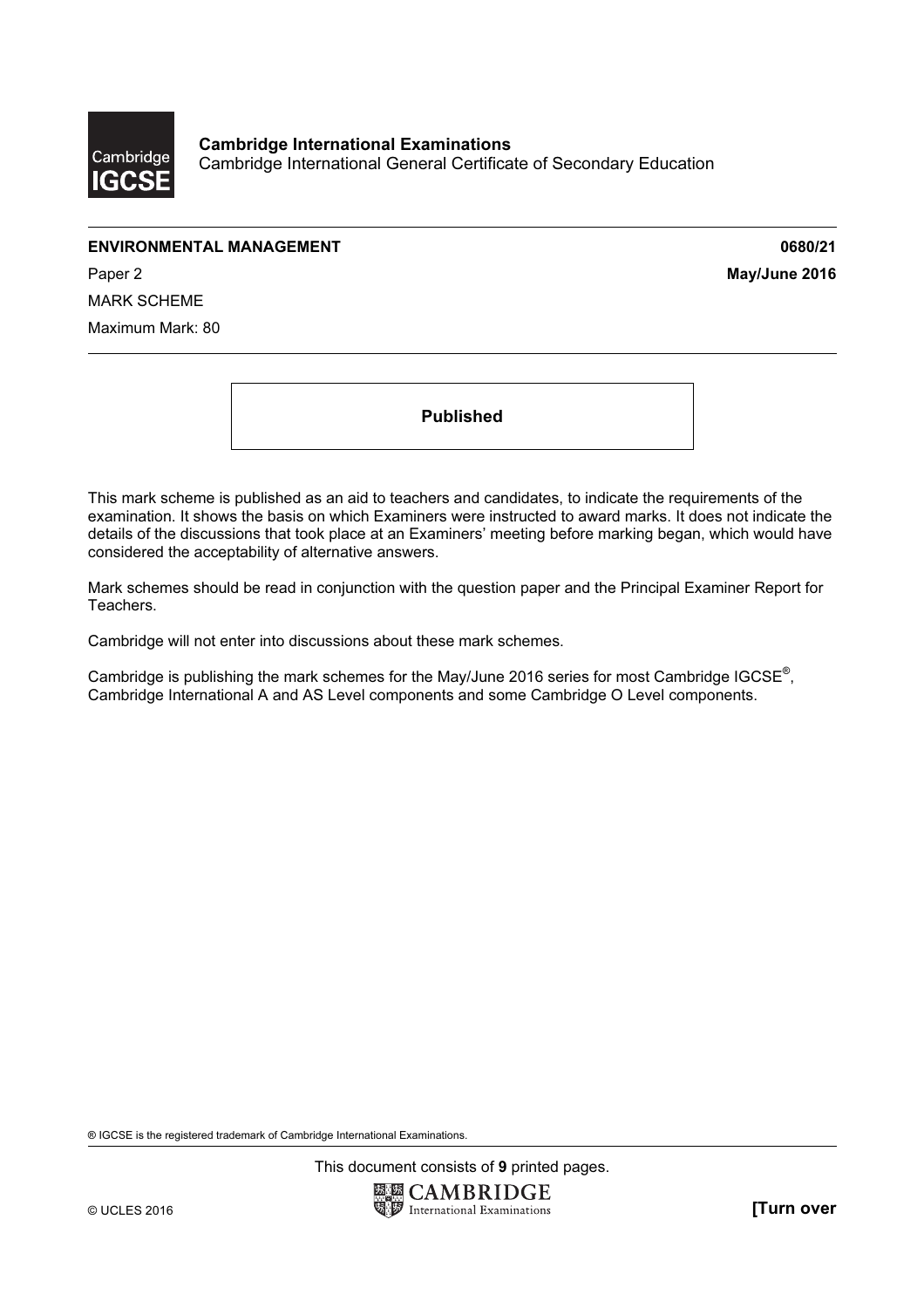| Page 2 | <b>Mark Scheme</b>              | Syllabus | <b>Paper</b> |
|--------|---------------------------------|----------|--------------|
|        | Cambridge IGCSE - May/June 2016 | 0680     | 21           |

| Question  | <b>Answer</b>                                                                                                                                                                                                                                                                                      | <b>Marks</b>            |
|-----------|----------------------------------------------------------------------------------------------------------------------------------------------------------------------------------------------------------------------------------------------------------------------------------------------------|-------------------------|
| 1(a)(i)   | both divisions correct;;<br>(one division correct;)<br>key completed to match pie chart;                                                                                                                                                                                                           | 3                       |
| 1(a)(ii)  | air<br>respiration for soil organisms:<br>respiration for plants;<br>needed for decomposition;<br>oxygen/respiration for roots;<br>water<br>needed for photosynthesis;<br>dissolves minerals/nutrients for take up by plants;<br>prevents wilting/hydrates plants;<br>max 2 on either air or water | 3                       |
| 1(a)(iii) | any 4 of:<br>decomposition;<br>of (dead) plant material;<br>of (dead) fauna);<br>and turn them into nutrients/humus/minerals;<br>worms aerate the soil:<br>move down / mix organic material through the soil;<br>role of organisms in: carbon cycle, nitrogen cycle, sulfur cycle;                 | 4                       |
| 1(b)(i)   | 2.5-3.0 times;                                                                                                                                                                                                                                                                                     | 1                       |
| 1(b)(ii)  | correct scale on x and y axes;<br>correct labelling of y axis;<br>5 or 6 points plotted correctly;;<br>(3 or 4 points plotted correctly;)<br>$±$ half small square tolerance on plotting                                                                                                           | $\overline{\mathbf{4}}$ |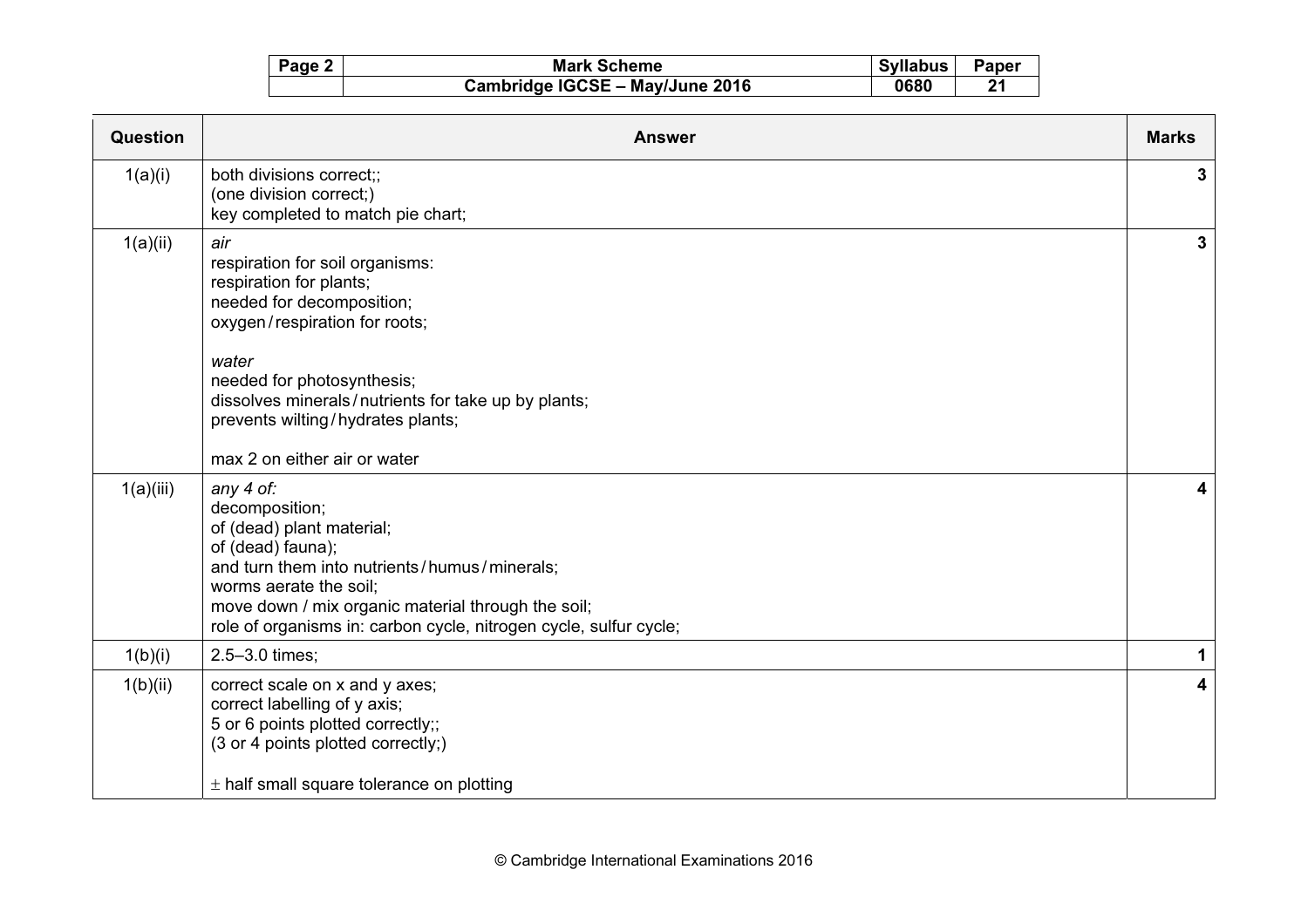| Page 3 | <b>Mark Scheme</b>              | <b>Syllabus</b> | <b>Paper</b> |
|--------|---------------------------------|-----------------|--------------|
|        | Cambridge IGCSE - May/June 2016 | 0680            | 21           |

| <b>Question</b> | <b>Answer</b>                                                                                                                                                                                                                                                       | <b>Marks</b> |
|-----------------|---------------------------------------------------------------------------------------------------------------------------------------------------------------------------------------------------------------------------------------------------------------------|--------------|
| 1(b)(iii)       | any 1 of:<br>cheaper meat;<br>from agricultural intensification/more meat available;<br>increased wealth (in developing countries) - however indicated;<br>growth of fast food chains;                                                                              |              |
| 1(c)(i)         | Africa;                                                                                                                                                                                                                                                             |              |
| 1(c)(ii)        | North America and Oceania;                                                                                                                                                                                                                                          |              |
| 1(c)(iii)       | any 2 of:<br>tradition/beliefs;<br>wealth explained/less developed explained/too expensive;<br>infrastructure such as transport, refrigeration;<br>suitability of land/climate for crop growing/animal rearing;<br>much meat exported;<br>other sources of protein; |              |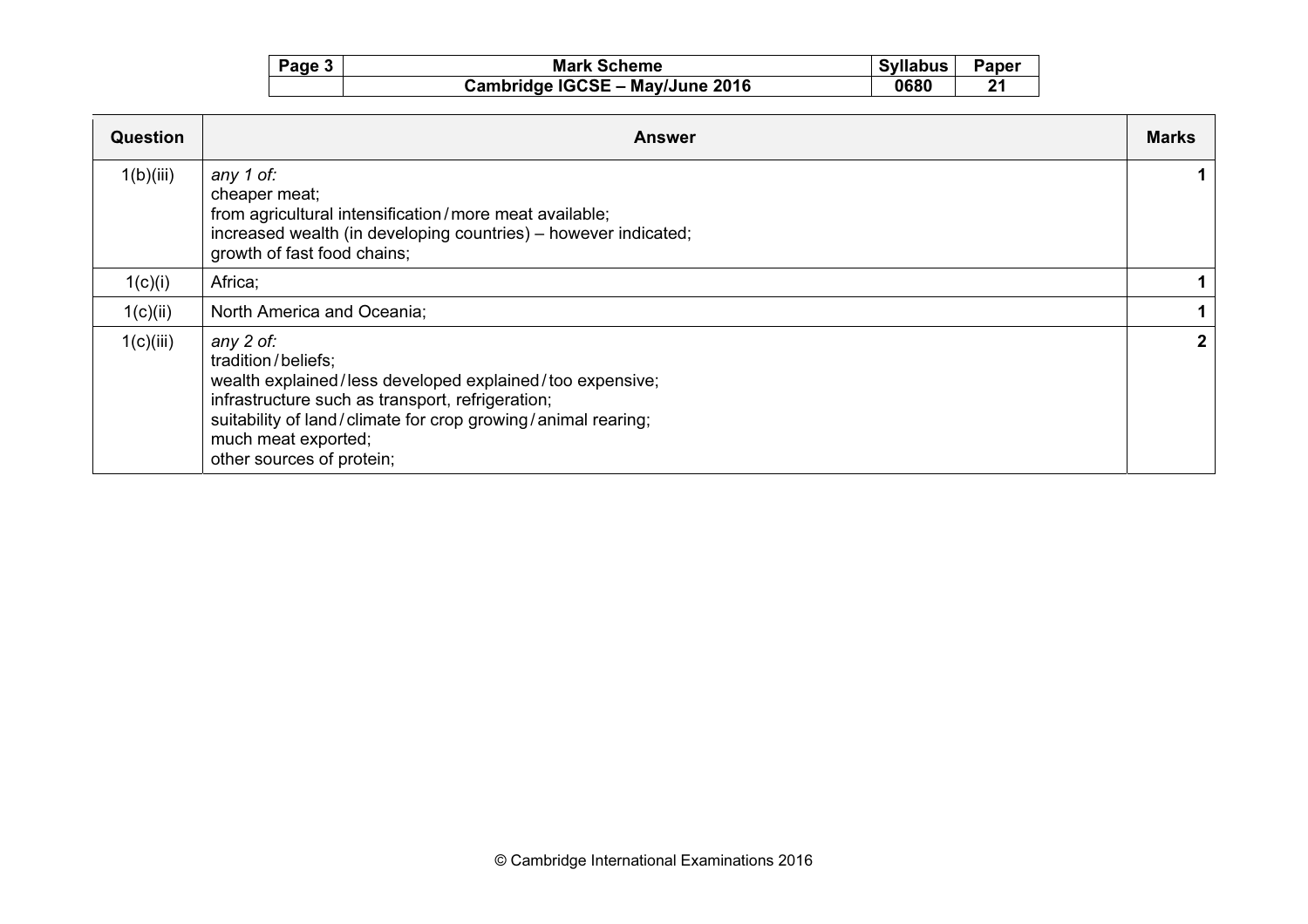| Page 4 | <b>Mark Scheme</b>              | <b>Syllabus</b> | Paper |
|--------|---------------------------------|-----------------|-------|
|        | Cambridge IGCSE - May/June 2016 | 0680            | 21    |

| Question  | <b>Answer</b>                                                                                                                                                                                                                                                                                                                                                                                                                                                                                                                                                                                                                                  | <b>Marks</b> |
|-----------|------------------------------------------------------------------------------------------------------------------------------------------------------------------------------------------------------------------------------------------------------------------------------------------------------------------------------------------------------------------------------------------------------------------------------------------------------------------------------------------------------------------------------------------------------------------------------------------------------------------------------------------------|--------------|
| 1(c)(iv)  | soil erosion<br>trampling destroys vegetation;<br>trampling compacts soil;<br>overgrazing;<br>animals pull roots from soil;<br>soil becomes exposed to wind/water;<br>gets blown/washed away;<br>water pollution<br>produce (a lot of) waste/faeces;<br>can add pathogens/harmful bacteria/viruses;<br>fertilisers added (to fodder crops);<br>gets washed into groundwater/streams/rivers;<br>(or) animals defecate in water;<br>nitrates increase in water;<br>leading to eutrophication;<br>allow development marks, for example on impact of compacting soil, nutrients in water, etc.<br>max 3 on either soil erosion or water pollution. | 5.           |
| 1(d)(i)   | 6.5;                                                                                                                                                                                                                                                                                                                                                                                                                                                                                                                                                                                                                                           | 1            |
| 1(d)(ii)  | 1000 times;                                                                                                                                                                                                                                                                                                                                                                                                                                                                                                                                                                                                                                    | $\mathbf{1}$ |
| 1(d)(iii) | any 3 of:<br>cattle produce (large amounts of) methane;<br>methane is a greenhouse gas;<br>which has much greater effect per molecule than carbon dioxide;<br>forests cleared to create cattle farms;<br>burning forests give off carbon dioxide/reduces carbon dioxide uptake;<br>carbon dioxide is a greenhouse gas;<br>so could lead to (enhanced) global warming;<br>explanation of how greenhouse gases trap heat to max 1;                                                                                                                                                                                                               | $\mathbf{3}$ |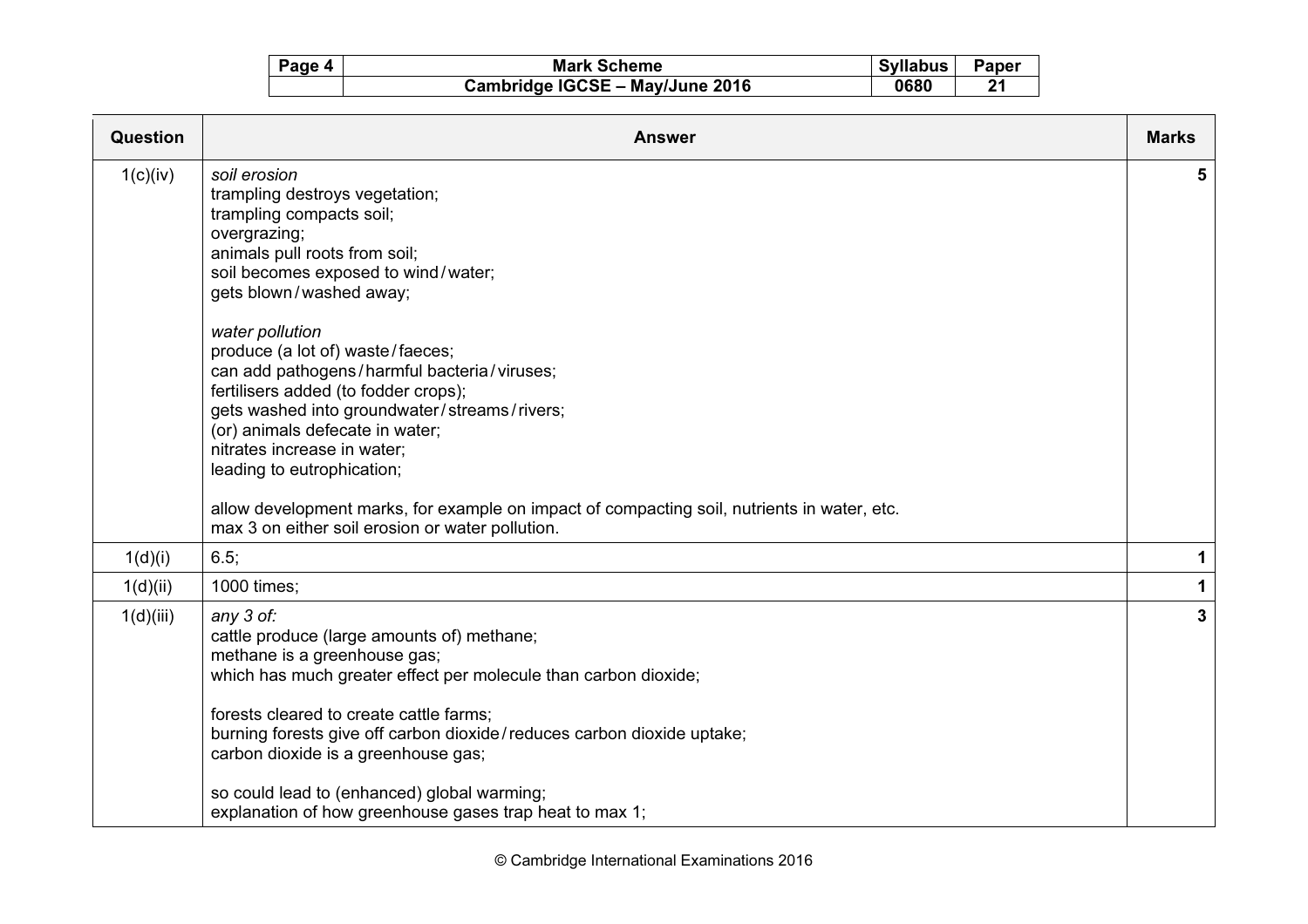| Page 5 | <b>Mark Scheme</b>              | Syllabus | <b>Paper</b> |
|--------|---------------------------------|----------|--------------|
|        | Cambridge IGCSE - May/June 2016 | 0680     | 21           |

| Question | <b>Answer</b>                                                                                                                                                                                                                                                                                                                                                                                                                                                                                                                                                                                                                                                                                                                                                                                                                                                                                                                                                                                                                                                                                   | <b>Marks</b> |
|----------|-------------------------------------------------------------------------------------------------------------------------------------------------------------------------------------------------------------------------------------------------------------------------------------------------------------------------------------------------------------------------------------------------------------------------------------------------------------------------------------------------------------------------------------------------------------------------------------------------------------------------------------------------------------------------------------------------------------------------------------------------------------------------------------------------------------------------------------------------------------------------------------------------------------------------------------------------------------------------------------------------------------------------------------------------------------------------------------------------|--------------|
| 1(e)(i)  | 1;                                                                                                                                                                                                                                                                                                                                                                                                                                                                                                                                                                                                                                                                                                                                                                                                                                                                                                                                                                                                                                                                                              | 1            |
| 1(e)(ii) | any 3 of:<br>new pesticides less toxic;<br>smaller amounts applied;<br>laws to restrict/ban use of pesticides;<br>restrictions on most hazardous/dieldrin and lindane;                                                                                                                                                                                                                                                                                                                                                                                                                                                                                                                                                                                                                                                                                                                                                                                                                                                                                                                          | 3            |
| 1(f)     | Indicative content<br>excess fertilisers washed into water courses leading to algal blooms and eutrophication, with effects of plant and animal<br>life in the water;<br>controlled application to limit excess fertilisers and possibly use of organic fertilisers;<br>clearance of algal blooms, oxygenation of water courses affected;<br>Level 3<br>5–6 marks<br>answers the question and provides detailed explanation of how fertilisers can damage the environment and then how<br>those impacts can be reduced.<br>Level 2<br>3–4 marks<br>some detail of how fertilisers can damage the environment with some explanation of reduction of damage.<br>OR.<br>provides detailed explanation of how fertilisers can damage the environment, but nothing worthy of credit on reduction<br>or vice versa. Would need the one good part to be very good to achieve top of the level.<br>$1-2$ marks<br>Level 1<br>basic descriptive points with little or no explanation. May just be a list with little or no answer to the part on reduction.<br>no response or no creditable response, 0. | 6            |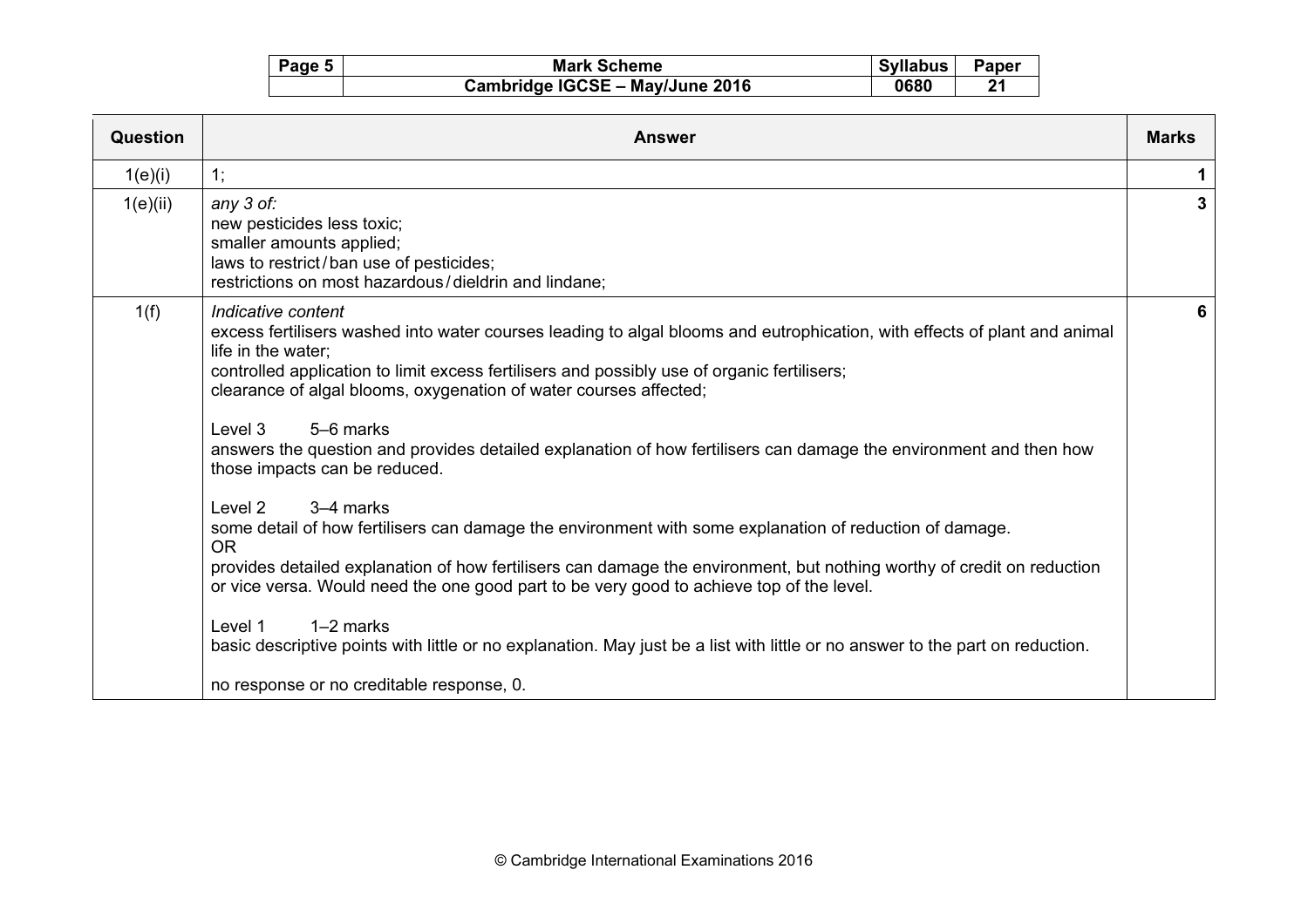| Page 6 | <b>Mark Scheme</b>              | <b>Syllabus</b> | Paper |
|--------|---------------------------------|-----------------|-------|
|        | Cambridge IGCSE - May/June 2016 | 0680            | 21    |

| Question  | <b>Answer</b>                                                                                                                                                                                                                                                                                                | <b>Marks</b> |
|-----------|--------------------------------------------------------------------------------------------------------------------------------------------------------------------------------------------------------------------------------------------------------------------------------------------------------------|--------------|
| 2(a)(i)   | any 2 of:<br>same amount of heat/energy in both rays;<br>smaller area to heat up at Equator/larger area to heat at Arctic Circle/high angle of incidence at Equator, low angle at<br>Arctic Circle;<br>lower albedo at Equator/owtte;<br>less energy loss at Equator as shorter distance through atmosphere; | $\mathbf{2}$ |
| 2(a)(ii)  | any 2 of:<br>snow and ice have higher albedo/forests have lower albedo;<br>so ice and snow reflect back most of solar energy;<br>forests darker so absorb more solar energy;<br>photosynthesis will absorb energy in forests/energy needed for growth;                                                       | $\mathbf{2}$ |
| 2(b)      | November;<br>Bruce;<br>Christine;<br>3;<br>April;<br>204;                                                                                                                                                                                                                                                    | 6            |
| 2(c)(i)   | 16;                                                                                                                                                                                                                                                                                                          | $\mathbf 1$  |
| 2(c)(ii)  | 5;                                                                                                                                                                                                                                                                                                           | 1            |
| 2(c)(iii) | $6 - 7$                                                                                                                                                                                                                                                                                                      | 1            |
| 2(c)(iv)  | onto land<br>need warm water (to provide energy);<br>mention of role of latent heat;<br>so energy source cut off;<br>south<br>oceans become cooler;<br>so less energy to power the cyclone;<br>max 2 on land or south                                                                                        | $\mathbf{3}$ |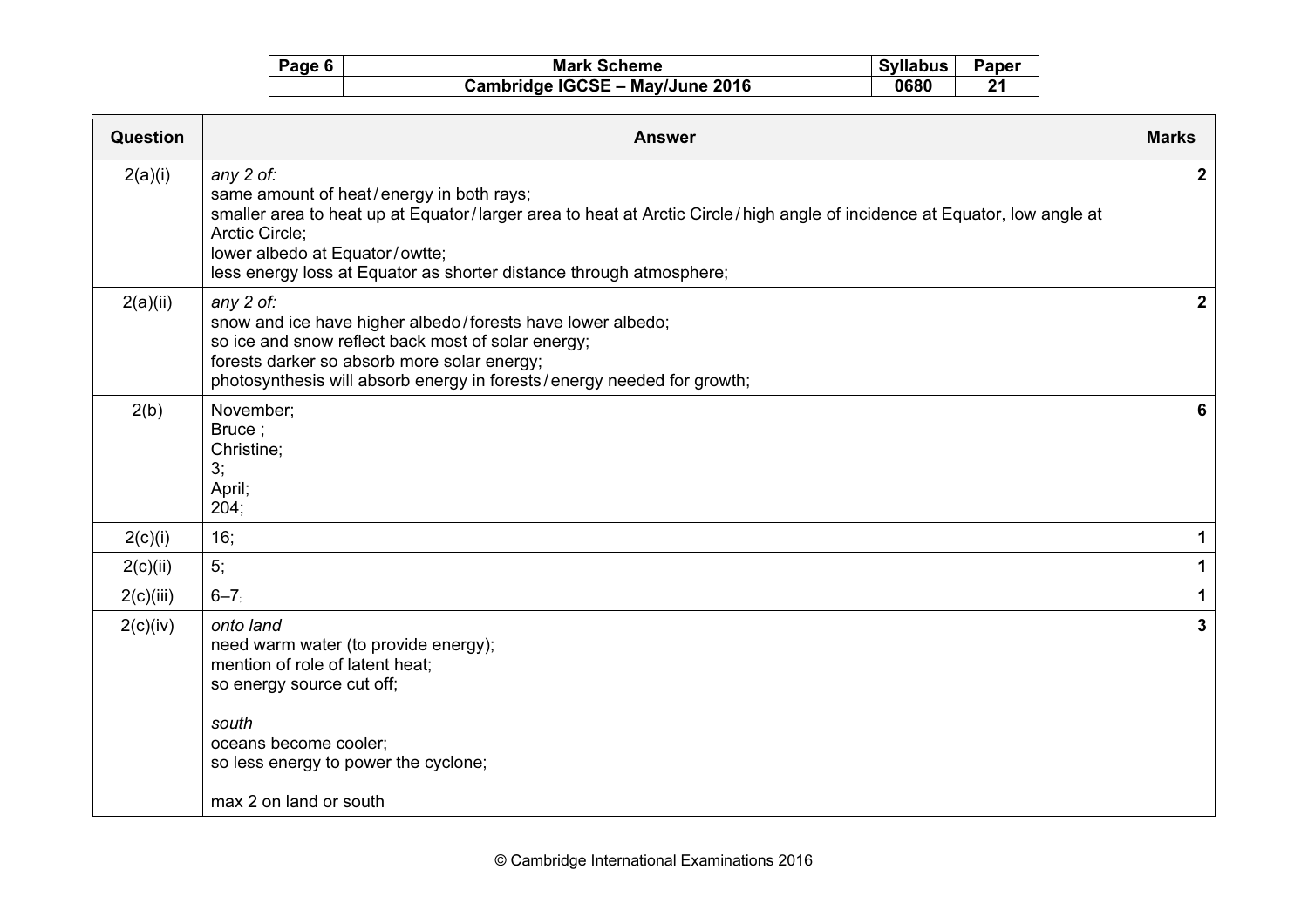| Page | <b>Mark Scheme</b>              | <b>Syllabus</b> | Paper |
|------|---------------------------------|-----------------|-------|
|      | Cambridge IGCSE - May/June 2016 | 0680            | 21    |

| Question  | <b>Answer</b>                                                                                                                                                                                                                                                                                                                                                           | <b>Marks</b> |
|-----------|-------------------------------------------------------------------------------------------------------------------------------------------------------------------------------------------------------------------------------------------------------------------------------------------------------------------------------------------------------------------------|--------------|
| 2(c)(v)   | any 4 of:<br>cyclones at their strongest at the coast;<br>many coastal areas densely populated;<br>low-lying areas liable to flooding from heavy rainfall;<br>low-lying areas liable to flooding from storm surges;<br>as strong winds create large waves;<br>and low pressure raises sea level;<br>allow flooding for 1 mark even if no cause given;                   |              |
| 2(c)(vi)  | any 3 of:<br>less educated about coping with a cyclone;<br>houses less strong;<br>technology for advance warning less advanced;<br>warnings may not get through to people;<br>fewer (if any) cyclone shelters;<br>search, rescue, medical facilities less good;<br>poor communication system;<br>evacuation less likely;<br>medium and/or long-term effects to max. 2;; | 3            |
| 2(d)(i)   | any 3 of:<br>easterly winds weaken;<br>warm water current moves eastward/towards Peru;<br>rather than the usual westward direction/towards Australia;<br>cold Peruvian current blocked/replaced by warm water;                                                                                                                                                          | 3            |
| 2(d)(ii)  | any 2 of:<br>warm water off the coast;<br>so more evaporation;<br>warm air (by ocean) likely to rise;<br>leading to condensation/cloud/rain;                                                                                                                                                                                                                            | $\mathbf{2}$ |
| 2(d)(iii) | heavy rain improves agriculture (or similar);                                                                                                                                                                                                                                                                                                                           | 1            |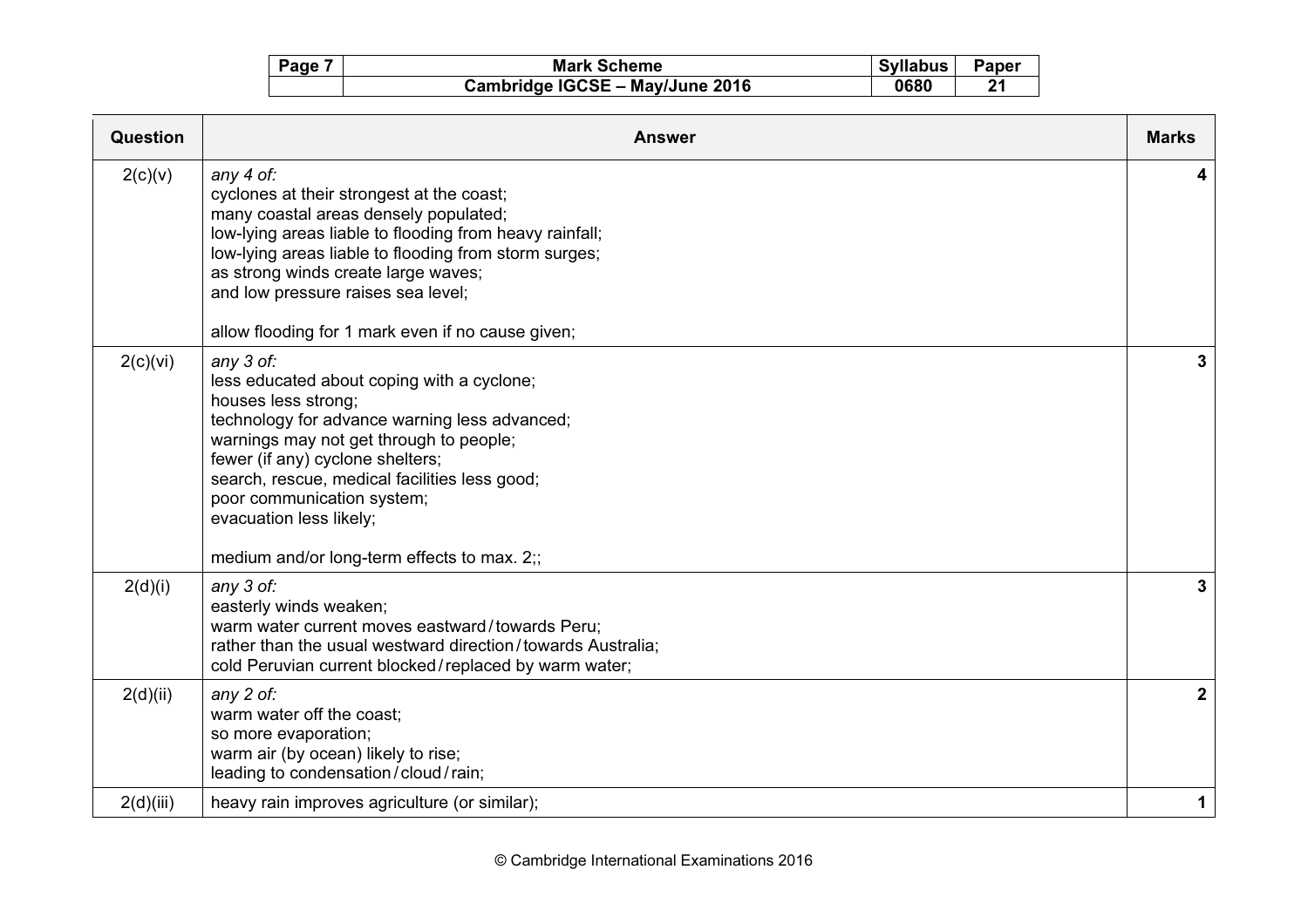| Page 8 | <b>Mark Scheme</b>              | <b>Syllabus</b> | <b>Paper</b> |
|--------|---------------------------------|-----------------|--------------|
|        | Cambridge IGCSE - May/June 2016 | 0680            | . ግላ         |

| <b>Question</b> | <b>Answer</b>                                                                                                                                                                                                                                                                                                                           | <b>Marks</b> |
|-----------------|-----------------------------------------------------------------------------------------------------------------------------------------------------------------------------------------------------------------------------------------------------------------------------------------------------------------------------------------|--------------|
| 2(e)(i)         | phytoplankton;<br>zooplankton;<br>fish;<br>all correct = $[2]$<br>1 or 2 correct = $[1]$                                                                                                                                                                                                                                                |              |
| 2(e)(ii)        | any 3 of:<br>less food for fish/whales so their numbers reduce;<br>less fish for seals and penguins so their numbers reduce;<br>less seals and penguins so shark numbers reduce;<br>if no specifics can award 1 mark for general comment on reduction of all species in higher trophic levels;<br>phytoplankton will start to increase; | 3            |